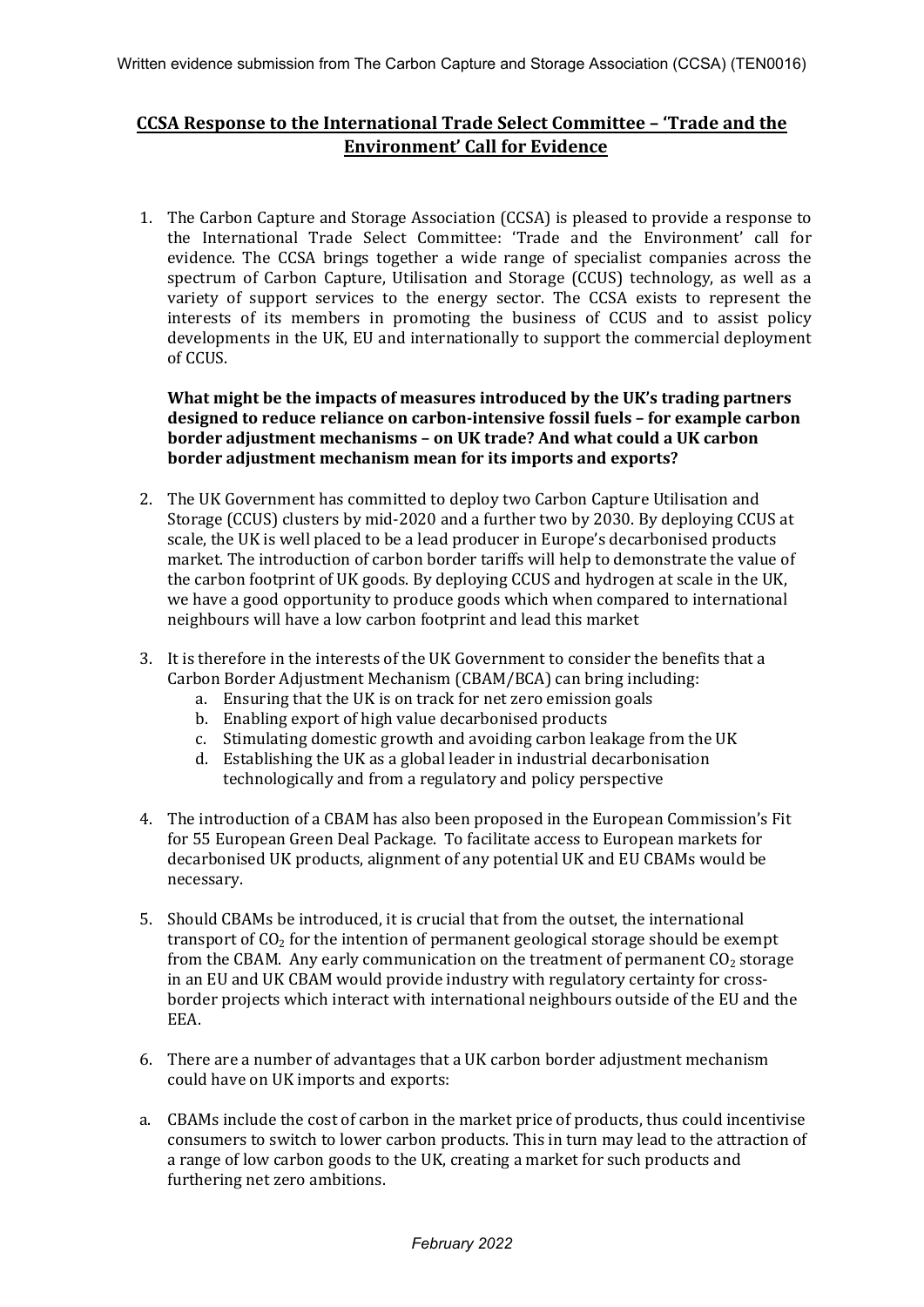- b. BCAs can raise revenue for government
- c. The introduction of CBAMs across multiple countries, for example across the UK and Europe could help to reduce 'carbon leakage' by producing a stronger incentive for producers to remain in their jurisdiction, because they would not have to pay additional carbon pricing on importing/exporting products.
- d. By reducing the risk of carbon leakage out of the UK, BCA's would make the UK ETS more robust to higher prices and help to enable tighter caps. BCA's can also continue as the caps reduce and free allowances become scarcer, as they price emissions rather than subsidising free allocations.
- 7. However, whilst the above points are valid there are also a number of barriers which would need to be addressed in the design and implementation of a CBAMs:
- a. Significant administrative infrastructure would need to be developed in order to track imports at the border and their carbon content
- b. Gain co-operation from industry and exporting countries to ensure they don't avoid CBAMs by rerouting productions through markets without CBAMs, which increases carbon leakage or avoiding CBAMs by exporting semi-finished goods.
- c. Ensure there is compatibility with the World Trade Organisation (WTO) rules.
- d. Addressing how BCA's can be used in conjunction with free allocations as part of the UK ETS, ensuring there is no overlap on the same proportion of emissions, to avoid surplus profits to producers.

### **What can the UK learn from how other countries' experiences of aligning trade and environmental policies? How have other countries innovated in this area?**

- 8. The alignment of trade and environmental policies will be important to the successful deployment of a world leading UK CCUS industry, ensuring the UK can reach its net zero goals, stimulating innovation and development and establishing export opportunities in skills and services in the CCUS sector.
- 9. A number of reports including, EINA CCUS report<sup>1</sup>, AECOM Next Generation Technologies report<sup>2</sup> and the CCSA CCUS Supply Chain Excellence report<sup>3</sup>, indicate that CCUS capture technologies present a significant potential export opportunity for the UK. In order for the UK to capitalise on this opportunity, environmental policies will need to provide a regulatory framework which can stimulate innovation and development, whilst retaining product IP protection and working within the boundaries of a known and robust environmental criteria that can be scrutinised by the public.
- 10. A framework which allows both of the above is crucial because if companies are not able to retain the IP of innovative capture technologies, there is a strong risk they will not view the UK as an attractive region for development or platform for global growth. This in turn will likely result in the UK not developing global excellence in capture

<sup>3</sup> Supply Chain Excellence for CCUS, 2021

[https://www.ccsassociation.org/all-news/ccsa-news/ccus-supply-chain-report-showcases-major-uk](https://www.ccsassociation.org/all-news/ccsa-news/ccus-supply-chain-report-showcases-major-uk-opportunity/)[opportunity/](https://www.ccsassociation.org/all-news/ccsa-news/ccus-supply-chain-report-showcases-major-uk-opportunity/)

<sup>1</sup> Energy Innovation Needs Assessment – CCUS, 2019

[https://assets.publishing.service.gov.uk/government/uploads/system/uploads/attachment\\_data/file/845655/](https://assets.publishing.service.gov.uk/government/uploads/system/uploads/attachment_data/file/845655/energy-innovation-needs-assessment-ccus.pdf) [energy-innovation-needs-assessment-ccus.pdf](https://assets.publishing.service.gov.uk/government/uploads/system/uploads/attachment_data/file/845655/energy-innovation-needs-assessment-ccus.pdf)

<sup>2</sup> AECOM Next Generation Capture Technologies Interim Report, 2021 [60666122-WP2-RP-001](https://ukccsrc.ac.uk/wp-content/uploads/2022/01/AECOM-WP2-RP-001-Next-Generation-Carbon-Capture-Technology-Review-Rev-P3-2021-12-17-INTERIM-ISSUE.pdf) [Next](https://ukccsrc.ac.uk/wp-content/uploads/2022/01/AECOM-WP2-RP-001-Next-Generation-Carbon-Capture-Technology-Review-Rev-P3-2021-12-17-INTERIM-ISSUE.pdf) [Generation](https://ukccsrc.ac.uk/wp-content/uploads/2022/01/AECOM-WP2-RP-001-Next-Generation-Carbon-Capture-Technology-Review-Rev-P3-2021-12-17-INTERIM-ISSUE.pdf) [Carbon](https://ukccsrc.ac.uk/wp-content/uploads/2022/01/AECOM-WP2-RP-001-Next-Generation-Carbon-Capture-Technology-Review-Rev-P3-2021-12-17-INTERIM-ISSUE.pdf) [Capture](https://ukccsrc.ac.uk/wp-content/uploads/2022/01/AECOM-WP2-RP-001-Next-Generation-Carbon-Capture-Technology-Review-Rev-P3-2021-12-17-INTERIM-ISSUE.pdf) [Technology](https://ukccsrc.ac.uk/wp-content/uploads/2022/01/AECOM-WP2-RP-001-Next-Generation-Carbon-Capture-Technology-Review-Rev-P3-2021-12-17-INTERIM-ISSUE.pdf) [Review](https://ukccsrc.ac.uk/wp-content/uploads/2022/01/AECOM-WP2-RP-001-Next-Generation-Carbon-Capture-Technology-Review-Rev-P3-2021-12-17-INTERIM-ISSUE.pdf) [Rev](https://ukccsrc.ac.uk/wp-content/uploads/2022/01/AECOM-WP2-RP-001-Next-Generation-Carbon-Capture-Technology-Review-Rev-P3-2021-12-17-INTERIM-ISSUE.pdf) [P3](https://ukccsrc.ac.uk/wp-content/uploads/2022/01/AECOM-WP2-RP-001-Next-Generation-Carbon-Capture-Technology-Review-Rev-P3-2021-12-17-INTERIM-ISSUE.pdf) [2021-12-17](https://ukccsrc.ac.uk/wp-content/uploads/2022/01/AECOM-WP2-RP-001-Next-Generation-Carbon-Capture-Technology-Review-Rev-P3-2021-12-17-INTERIM-ISSUE.pdf) [\(ukccsrc.ac.uk\)](https://ukccsrc.ac.uk/wp-content/uploads/2022/01/AECOM-WP2-RP-001-Next-Generation-Carbon-Capture-Technology-Review-Rev-P3-2021-12-17-INTERIM-ISSUE.pdf)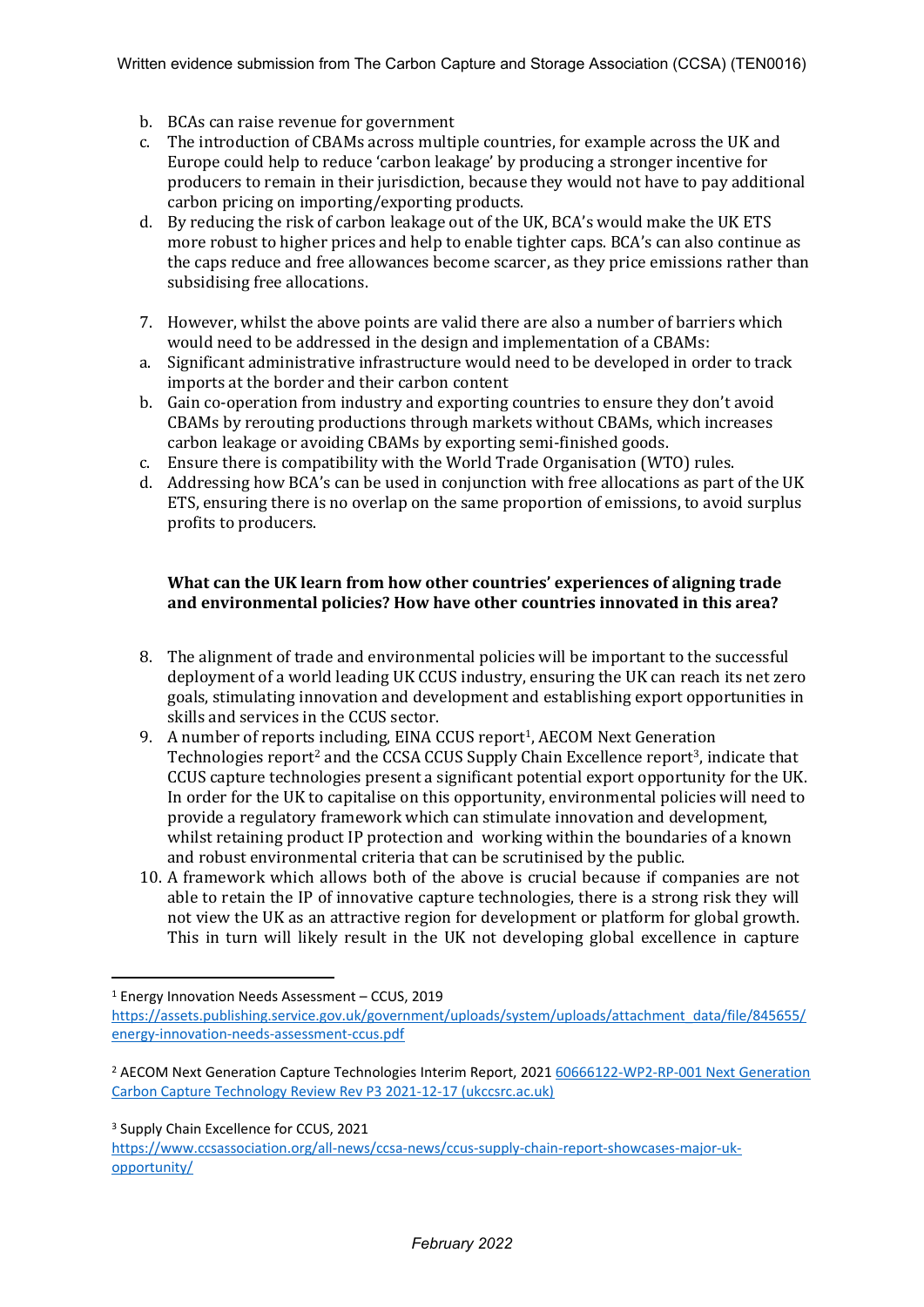technologies and skills, which can be exported. This will cause the UK to lose trade and export opportunities, as well as being in direct contradiction of net zero objectives, by not creating a framework to allow the best capture technologies to develop and remove the most  $CO<sub>2</sub>$  emissions.

11. An example of where environmental policies and CCUS are aligned and have worked successfully is in Norway, where they have been successfully capturing  $CO<sub>2</sub>$  and developing novel capture technologies within a rigorous environmental framework for more than 25 years.

### **What opportunities are there for the Government to innovate to create more opportunities for "green" goods and services to export, to decarbonise and green supply chains?**

- 12. The global CCUS business is expected to grow into a multi-billion pound market. It provides the UK with an excellent opportunity to move first and at scale in order to capitalise on exporting CCUS knowledge and expertise internationally. With a UK CCUS industry in production, the UK will have the ability to provide green products for export and trade including digital products and services from Engineering, Procurement and Construction Management (EPCm) contractors and lead the way on green product labelling.
- 13. In order to unlock international opportunities, the UK must first demonstrate domestic expertise in the deployment of CCUS at scale. To do this are a number of key actions from Government which are required to develop a strong pipeline of UK projects:

#### I. *Clarity on future cluster sequencing phases and infrastructure development*

a. Outside of the CCUS Track-1 and Phase-2 process for CCUS deployment, there is little clarity on the future allocation process and timelines for both the next stage of infrastructure development (Track-2) or future opportunities to access announced infrastructure. It is critical that industry can see the forward timeline for these processes to allow for applications in keeping with business timelines. At the moment, for unsuccessful clusters and capture projects, the forward timelines are unknown, without clarity this will prevent projects and the supply chain materialising.

#### II. *A long-term funding envelope to support the business models*

- a. It is critical that the CCUS industry is supported by a long-term funding framework, detailing future allocation rounds, through the business models. The Government has committed to outlining a funding envelope for industrial carbon capture and hydrogen in 2022, and it is critical that this funding level is proportionate to allow projects to come forward to access funding out to 2030. The CCSA analysis on the Economics of UK CCUS in 2021 noted that a funding framework is the largest gap in CCUS success compared to the deployment of offshore wind<sup>4</sup>.
- b. Without a proportionate framework in place, a strong pipeline of projects would not materialise as companies will not be able to justify investment with an uncertainty around the business model funding envelope throughout the contract.

## III. *A clear funding framework mapped against the deployment timelines for projects*

<sup>4</sup> CCSA 2021. Economic analysis of UK CCUS

https://www.ccsassociation.org/wp-content/uploads/2021/07/Economic-Analysis-of-UK-CCUS-June-2021 executive-summary.pdf